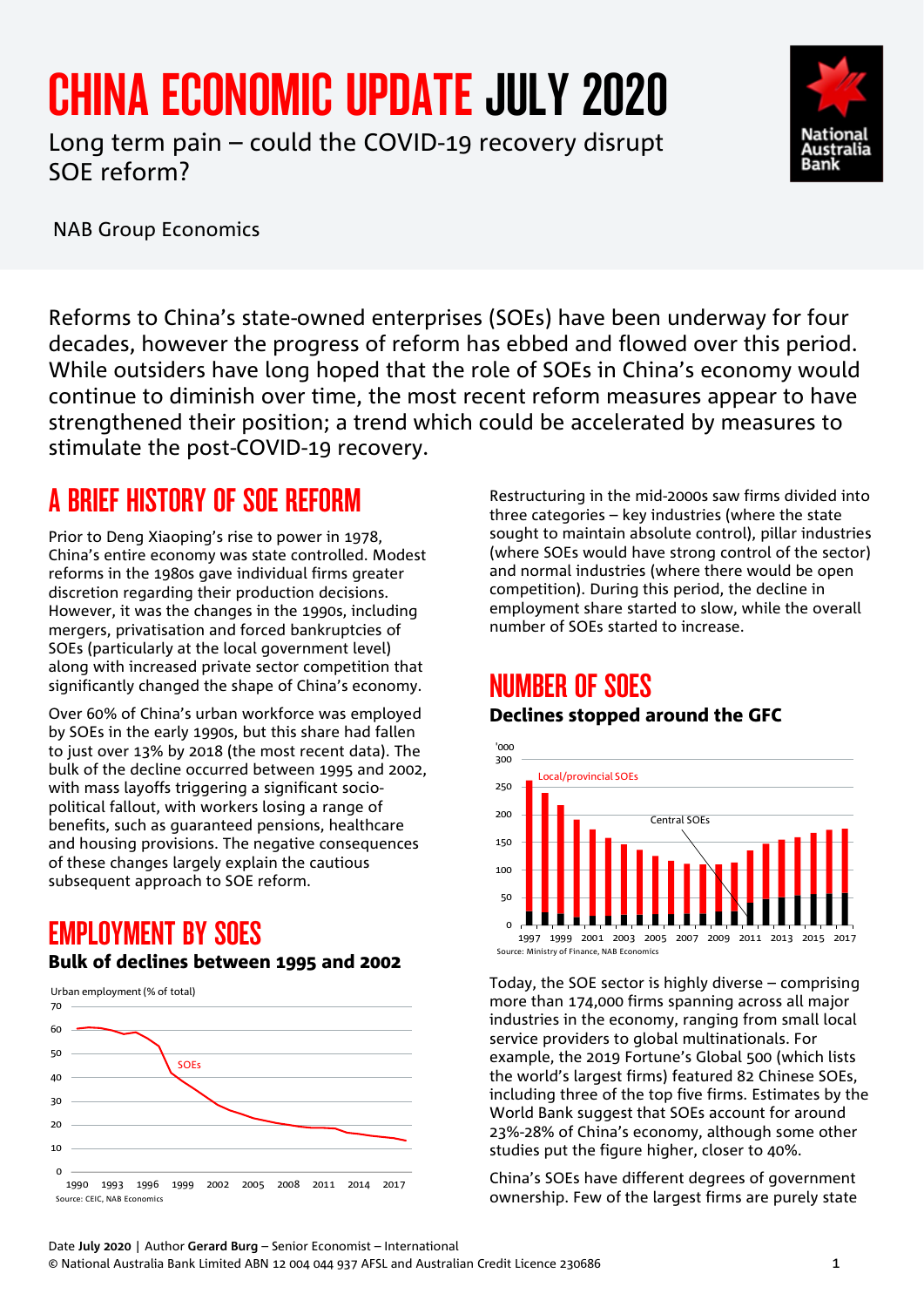owned, with private investors having partial ownership through joint ventures, partnerships, shared operations and public listing on equity markets.

However, there remain some significant issues in the sector that have not been resolved. As a general rule, SOEs have higher leverage than private sector firms – with SOEs estimated to account for over 80% of China's total corporate debt in mid-2018 (much of which was accumulated following the debt fuelled recovery from the Global Financial Crisis). Research by the OECD shows that the bulk of the increase in SOE debt was in the service sector (particularly for firms providing social services) – almost tripling their debt levels in the decade to 2015.

There remains substantial excess capacity in the stateowned sector – particularly among industrial SOEs in areas such as machinery & equipment, construction materials, chemicals and metals – leading to a poor return on assets versus the private sector.

# RETURN ON ASSETS

#### SOEs have historically lagged private firms



Despite efforts to improve access traditional finance and funding costs for private firms, SOEs continue to enjoy preferential treatment by banks. In Q1 2019, lending to private firms rose by 6.7% yoy, compared with an overall increase of 13.7% (PIIE).

## THE PRE-COVID DIRECTION OF REFORM

The reform agenda unveiled at 2013's Third Plenum had inconsistent messages when it related to SOEs. Documents from the Plenum stated that markets should have a decisive role in allocating resources, but that SOEs should continue to have the leading role in the economy.

Since this time, the two primary approaches from authorities towards reform of SOEs has been to consolidate SOEs via mergers and boost capital via mixed ownership. The former has been primarily used as a way to eliminate unprofitable SOEs (by merging with profitable ones) while having a minimal impact on employment. However, the success of these mergers has been questionable – with various examples of merged firms maintaining separate offices and management structures. This can result in considerable inefficiencies and poor oversight – exacerbating the problems that mergers are intended to resolve.

Mixed ownership has been increasingly encouraged since the Third Plenum. Prior to 2013, mixed ownership allowed approved private sector investors to take equity stakes in state-owned enterprises, however following the plenum, SOEs were also permitted to purchase stakes in private sector firms. By the end of 2018, around two-thirds of central SOEs and more than half of their subsidiaries had mixed ownership to some degree. Private equity positions have typically been minority shares, however from March 2019, private firms have been permitted to hold major ownership of SOEs in selected industries.

In theory, mixed ownership should provide additional capital for SOEs while increasing competitiveness due to profit motives. However, in practice there has been little evidence of changes to management practices following mixed ownership reforms. Indeed in recent years, party committees within firms – both SOEs and private sector firms – have increased their influence over decision making, suggesting that the outcome of recent reforms has been greater state influence in the economy, beyond just SOEs. For private firms, the incentives for introducing party committees includes greater legal protection and improved market access, however it has the potential to reduce competition in markets.

## CONCLUSIONS – COULD COVID-19 LEAD GREATER STATE CONTROL?

China's economy contracted in the first quarter of 2020, as COVID-19 counter-measures restricted activity. There was a comparatively strong recovery in Q2, with growth of 3.2% yoy (following the 6.8% fall in Q1). This was led by China's "old economy" – with manufacturing and construction growing more rapidly than services (which was the key engine for growth over the past decade).

Investment also grew strongly towards the end of the quarter, with real investment in the month of June increasing by its fasted pace since mid-2016. Stateowned enterprises were the key driver of this increase. In nominal terms, SOE investment rose by almost 10% yoy in Q2, compared with no growth for private sector firms.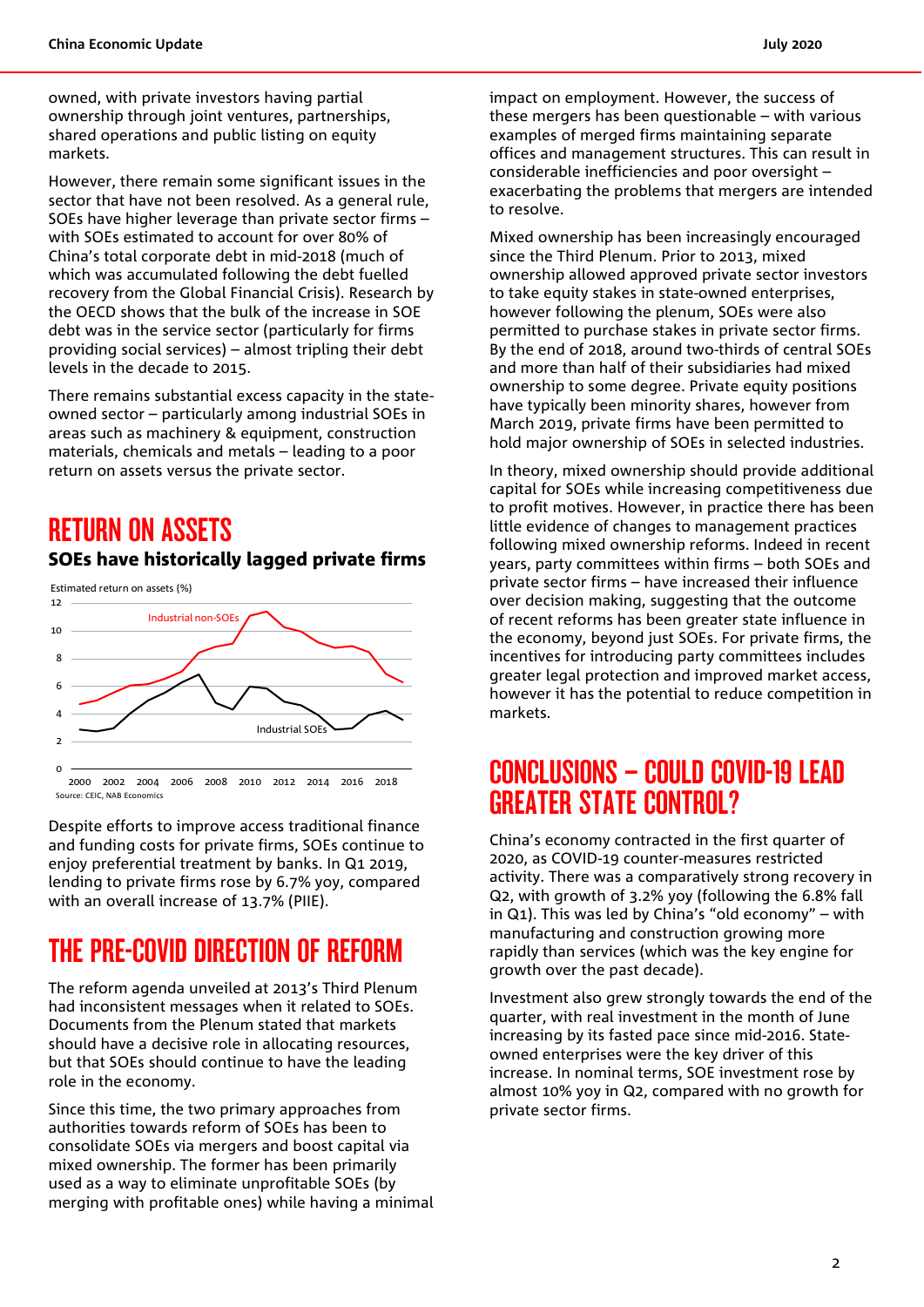## FIXED ASSET INVESTMENT

#### SOE investment contributing to COVID recovery

Fixed asset investment (% yoy, 3mma)



Source: CEIC, NAB Economics

Given that reforms prior to COVID-19 appeared to be strengthening the influence of the state within the economy, the recovery led by SOEs has the potential to accelerate this trend. As market based reforms have been viewed as essential to underpinning longer term growth, particularly given the negative impacts from demographic pressures (due to the declining working aged population), this trend is a negative one.

# CONTACT THE AUTHOR

Gerard Burg Senior Economist – International [Gerard.Burg@nab.com.au](mailto:Gerard.Burg@nab.com.au) +613 8634 2788 +61 477 723 768